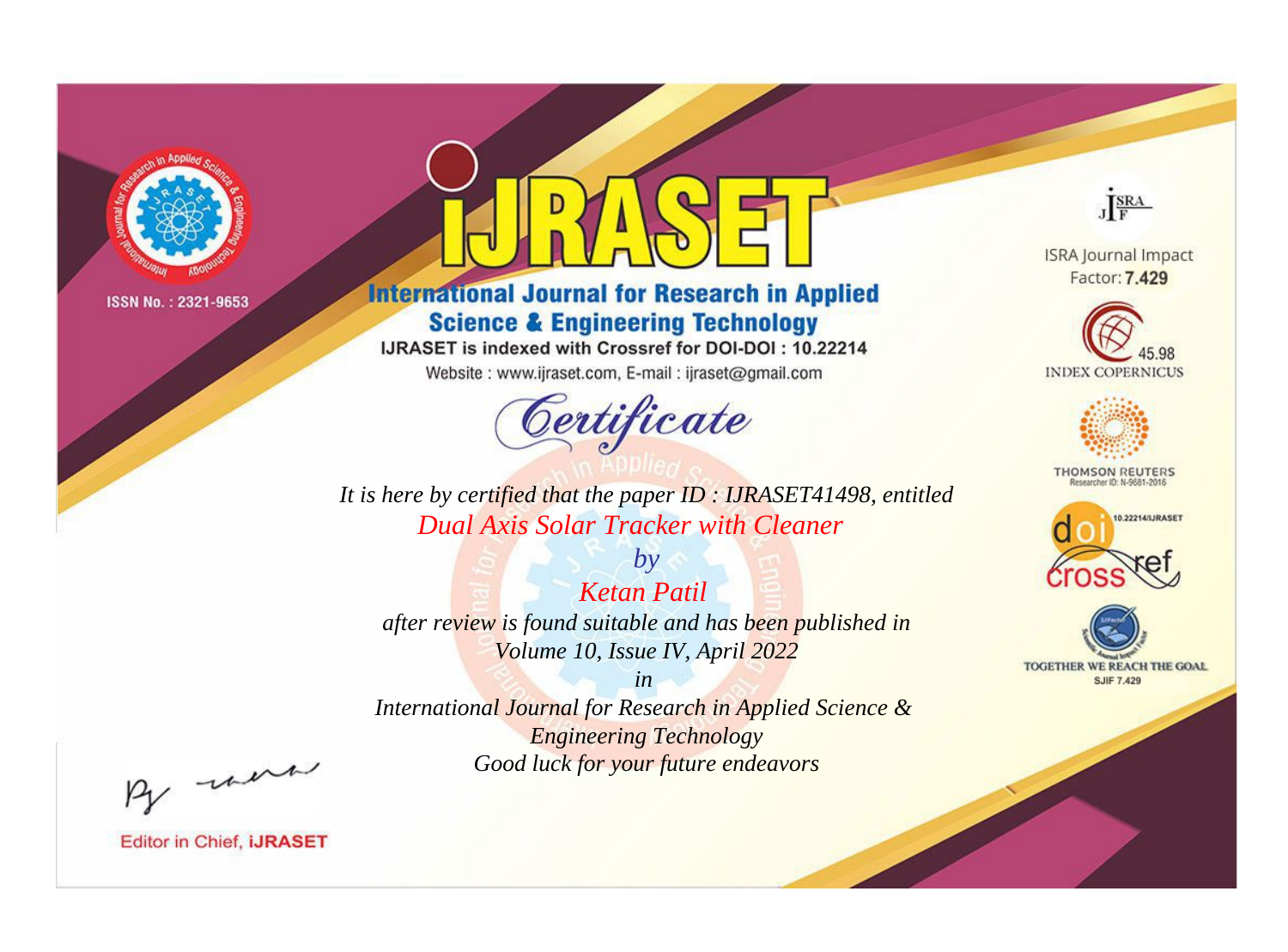

# **International Journal for Research in Applied Science & Engineering Technology**

IJRASET is indexed with Crossref for DOI-DOI: 10.22214

Website: www.ijraset.com, E-mail: ijraset@gmail.com



**ISRA Journal Impact** Factor: 7.429

JERA

**INDEX COPERNICUS** 



**THOMSON REUTERS** 



TOGETHER WE REACH THE GOAL **SJIF 7.429** 

It is here by certified that the paper ID: IJRASET41498, entitled **Dual Axis Solar Tracker with Cleaner** 

 $by$ **Rohan Dhulap** after review is found suitable and has been published in Volume 10, Issue IV, April 2022

 $in$ International Journal for Research in Applied Science & **Engineering Technology** Good luck for your future endeavors

By morn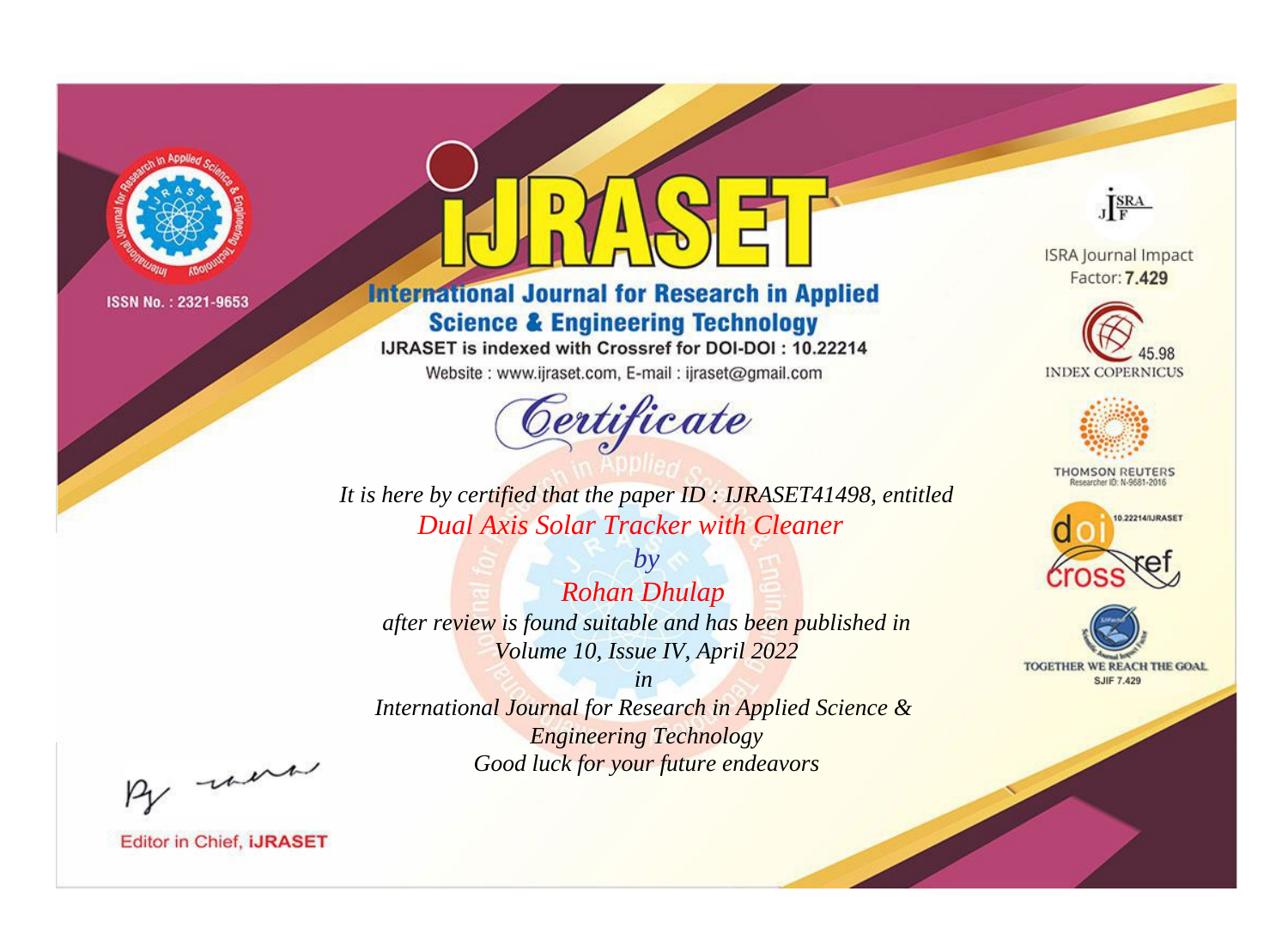

# **International Journal for Research in Applied Science & Engineering Technology**

IJRASET is indexed with Crossref for DOI-DOI: 10.22214

Website: www.ijraset.com, E-mail: ijraset@gmail.com



JERA

**ISRA Journal Impact** Factor: 7.429





**THOMSON REUTERS** 



TOGETHER WE REACH THE GOAL **SJIF 7.429** 

It is here by certified that the paper ID: IJRASET41498, entitled **Dual Axis Solar Tracker with Cleaner** 

 $by$ Sanket Kinjalaskar after review is found suitable and has been published in Volume 10, Issue IV, April 2022

 $in$ International Journal for Research in Applied Science & **Engineering Technology** Good luck for your future endeavors

By morn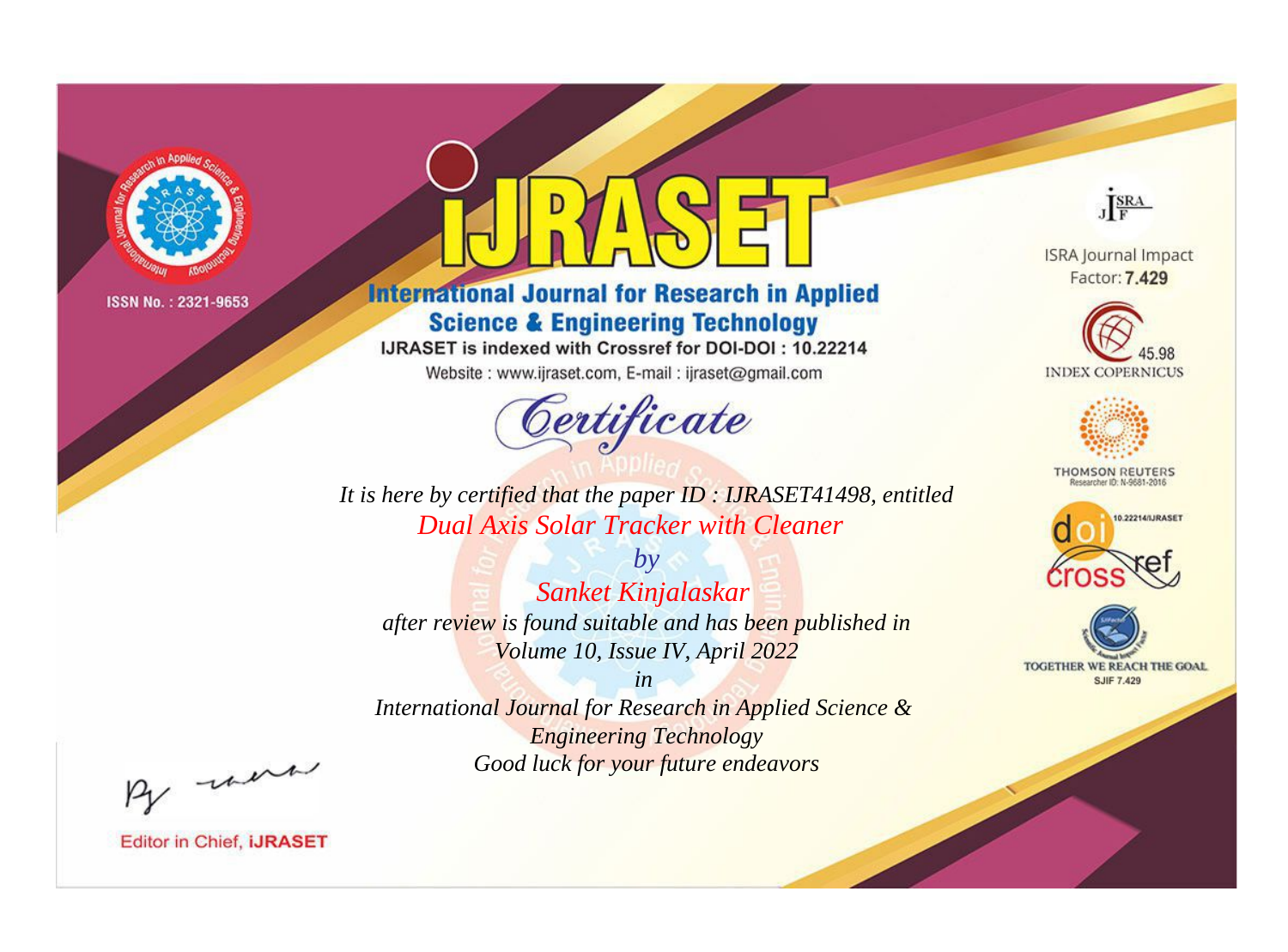

# **International Journal for Research in Applied Science & Engineering Technology**

IJRASET is indexed with Crossref for DOI-DOI: 10.22214

Website: www.ijraset.com, E-mail: ijraset@gmail.com



JERA

**ISRA Journal Impact** Factor: 7.429





**THOMSON REUTERS** 



TOGETHER WE REACH THE GOAL **SJIF 7.429** 

It is here by certified that the paper ID: IJRASET41498, entitled **Dual Axis Solar Tracker with Cleaner** 

 $by$ Neeraj Kumar Heeralal after review is found suitable and has been published in Volume 10, Issue IV, April 2022

 $in$ International Journal for Research in Applied Science & **Engineering Technology** Good luck for your future endeavors

By morn